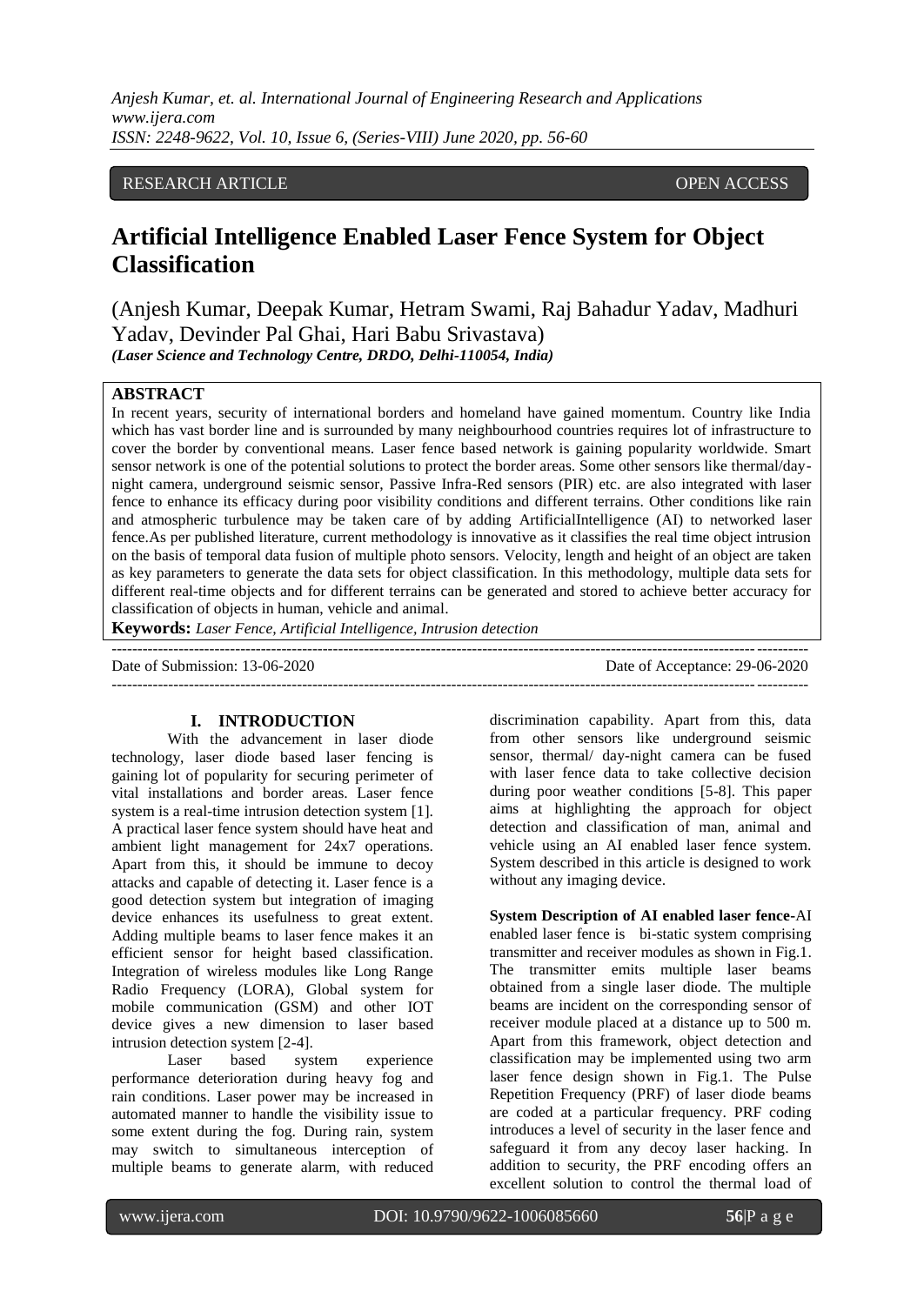laser diode module, required for 24 x7 operations. Pulsing with 50% duty cycle reduces the current consumption in same ratio and enhances the life of laser diode by reducing its heat level. Other major challenge of ambient light may be catered by





embedding the optical filter in front of photo detector to reduce the solar and shot noises. Intrusion alert can be transmitted to the control room either via optical fibre, copper wire or through radio-frequency link.



**Laser Transmitter module Laser Receiver module Figure 1:** AI enabled Laser Fence system (Two arms)

## **Classification Methodology-**

Classifying an object includes various modes of human and animal movements. Some basic assumptions to classify the objects are as follow:

- Body/target moves with same velocity while crossing the pillars.
- Body can be classified on the basis of its velocity, size and motion pattern and laser beam emerging from laser transmitter is covering corresponding detector on receiver (Laser transmitter has variable collimating length optics).

Some ideal cases have been considered to generate the time response of detectors mounted on receiver side.

Some ideal cases for object classifications-Different test cases have been considered to classify the type of objects as shown in Fig.2. Case 1-5 can be described as follow

- Case  $'1'$  : Object is longer than detector separation 'd'
- Case' 2': Object height covering all detectors
- Case '3': Object with two legs
- Case '4' : Object with four legs
- Case '5' : Vehicular object



**Figure 2:** Different test cases for object classification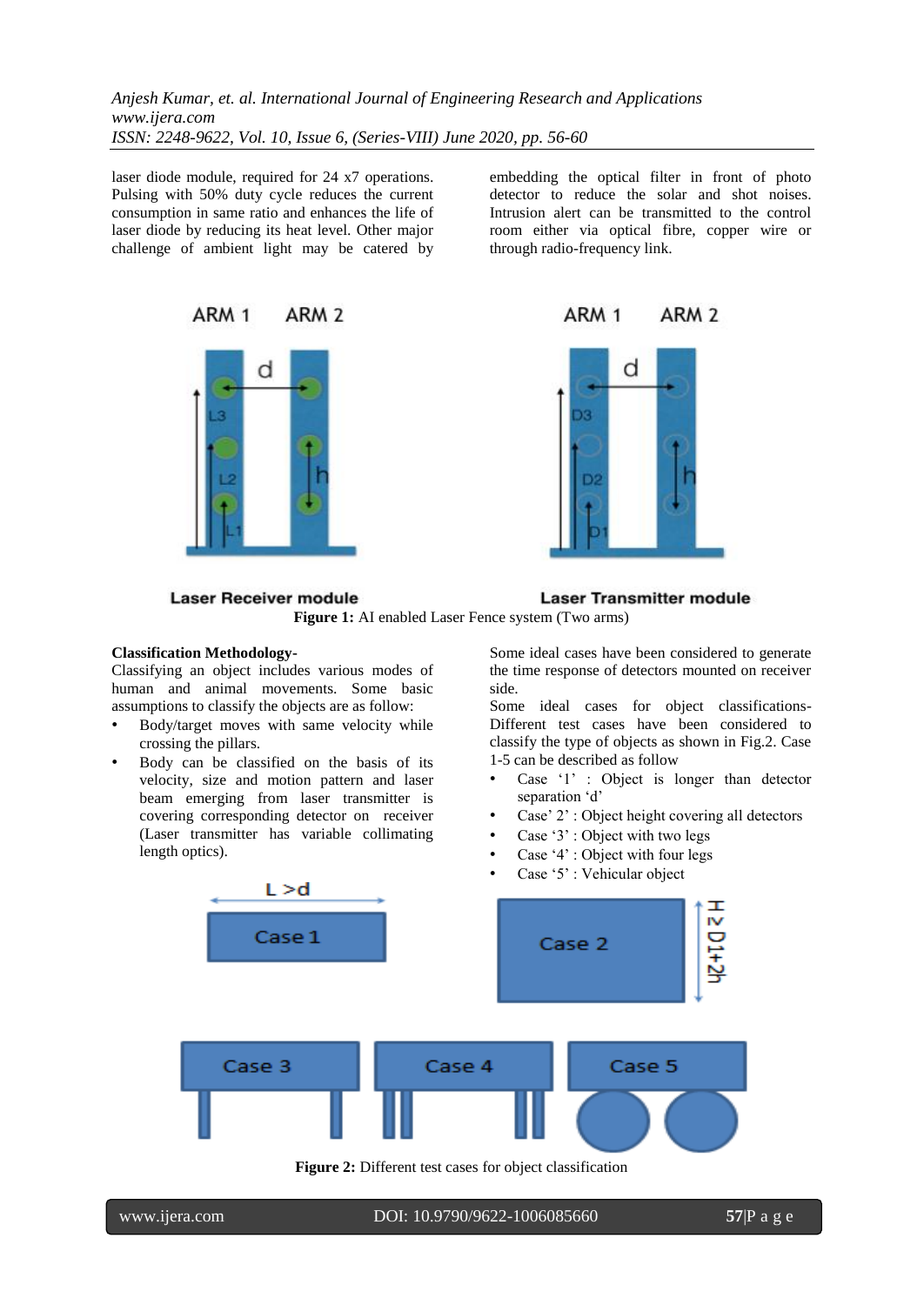Ideal responses of different photo detectors (ARM1 or ARM2) in time domain are presented in Fig.3. Detectors outputs remain high in case no interruption of laser beams. In case of intrusion, different detectors will respond according to object patterns shown in Fig.2. In case '1' test object will interrupt only upper two detectors and lower detector will remain high. In case "2" test object interrupts all detectors for same interval of time. In case '3' and '4' objects have 2 and 4 legs respectively so the interruption time by main body will be higher than the interruption time by legs. Timing diagram for case "3" and "4" are combined. Case '3' will have only two timing pulses for the interruption by two legs and case "4" will have for four timing pulses (two extra pulses are shown by doted lines). Case "5" present vehicular object and generates broad timing pulses for wheel movements.

**Parameter estimation for classification-**Velocity, length and height of an object are important parameters to classify the intruded object. Intrusion timing information captured by the controller is heart of this classification model. Different time instance parameters are presented using T11, T21, T12 and T22 variables as follow

T11: Time at which Front end of object crossing arm 1 of Tx or Rx

T21: Time at which Front end of object crossing arm 2 of Tx or Rx

T12: Time at which Rear end of object crossing arm 1 of Tx or Rx

T22: Time at which Rear end of object crossing arm 2 of Tx or Rx

**Velocity estimation-** Velocity (V) of an object can be estimated by determining the distance between the arms(d) and T11  $&$  T21 timings as follow:

 $V = d/(T21-T11)$  ………….. (1)

**Length estimation-** Length (L) of an object can be estimated by determining velocity (V) from equation 1 and T12 & T11 timings as follow:

 $L= V^*(T12-T11)$  ……… (2)

**Height Estimation-**Height (H) of an object can be estimated by determining the height of topmost detector intercepted by the object as shown in the table below:

| Cases  | <b>Detector</b>       | <b>Height Estimation(H)</b>  |
|--------|-----------------------|------------------------------|
| Case 1 | Detector1             | D1≤H≤D1+h                    |
| Case2  | Detector <sub>2</sub> | $D2$ <h<<math>D2+h</h<<math> |
| Case3  | Detector3             | $D3$ <h<<math>D3+h</h<<math> |



**Figure 3:** Ideal responses of photo-detectors for test objects shown in Fig. 2.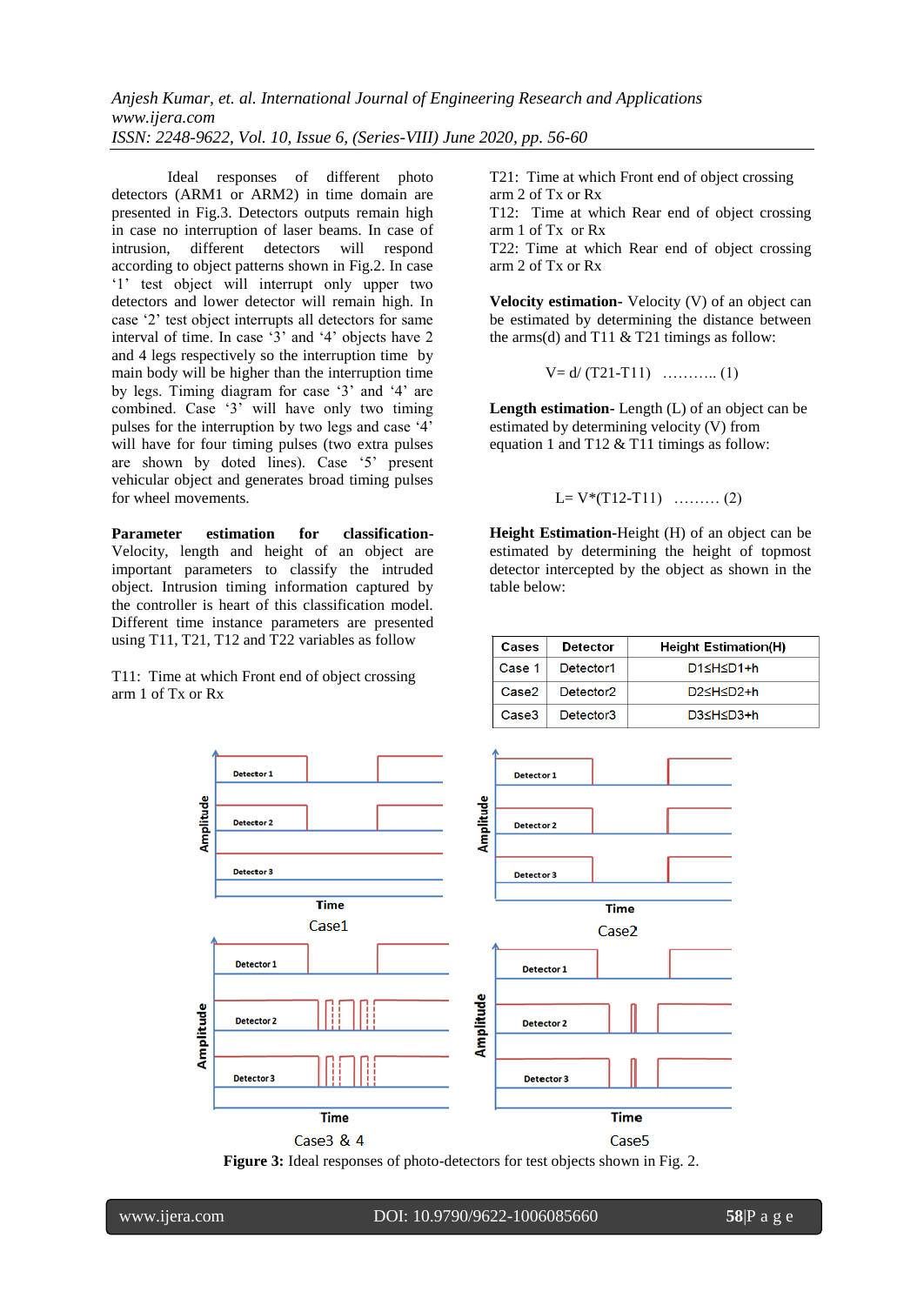## **Detectors R**e**sponse Pattern**

Different detector response patterns are generated when an object intrudes between any of the transmitter and receiver arm. These response patterns are the important database to compare and classify the intruded objects. There will be different response patterns for walking, running and crawling of human in term of velocity, length and height. Similarly there will be different patterns generated for vehicles, small and big animals.

For human crossing the laser fence, the lower-most detector generates two dips due to two legs. The middle detector also have two dips but of varying time duration in comparison to lowermost detector. The uppermost detector shows one dip in complete duration due to abdominal portion. The relative position of dips gives an indication of walking pattern and speed. Distinctive timing patterns in Fig.4 are for real time objects and are stored in library matching to identify and classify the new intrusion event.

### **Implementation-**

AI enabled laser fence system generates two level alarms. First level is the intrusion detection and second level is intrusion classification. Infrared Laser diodes are ideal choice for laser fence development. Optical laser signal can be detected using photo-diode or photo-transistor of suitable spectral response according to the wavelength of laser light. To minimize the impact of ambient light a suitable optical filter must be integrated. Photodetectors like SFH313 (OSRAM) with in-built filter are optimal choice. A controller like STM32 (STMicroelectronics) with inbuilt ADC will be ideal choice to capture the optical signals from photo-detectors. After acquiring the optical signal, controller will first check for PRF of incoming signal to distinguish between friend and foe. In case of detector saturation or false PRF, alert will be generated in the control room. After completing this mandatory loop, each arm of laser fence will process the signal for intrusion detection and will generate timing information of each detector in respective arm. Data from both the arm will be used to generate the intrusion pattern information. This generated information will be correlated with intrusion pattern stored in library.

Management of intrusion patterns database and their correlation can be implemented on Intel Galileo platform. In case of intrusion pattern matching with the stored pattern of library, an alarm will be raised in control room.